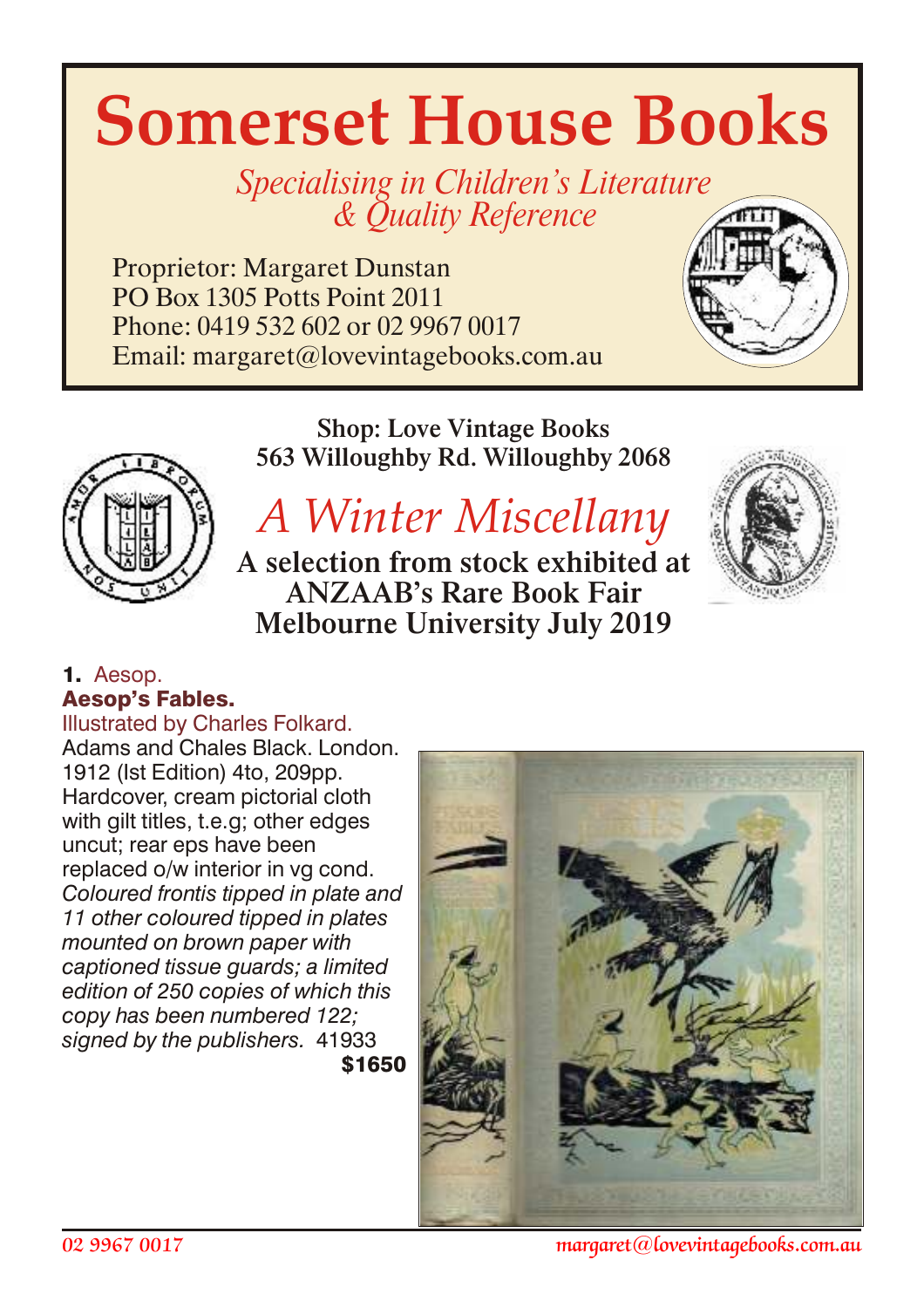#### 2. Aldin, Cecil. Dogs of Character. Illustrated by the author.

Eyre and Spottiswoode. London. 1930. Small 4to, V, 116pp. Hardcover, original cloth, small stain at head of spine; text in ex cond. *Delightful and interesting glimpses of dogs known to the author.* 39227 \$65

# 3. Andersen, Hans. Fairy Tales by Hans Andersen.

Illustrated by Kay Nielsen. Hodder & Stoughton. London. ND (c1933) 4to, 197pp. Hardcover, green cloth, elaborately gilt decorated front cover and spine (some slight fading to spine); previous owner's name and date neatly inscribed on verso of ffep, coloured picture tipped to verso of rear endpaper o/w interior in ex cond. *Coloured frontis tipped in plate and 11 other coloured tipped in plates with captioned tissue guards; a luxurious* edition and perfect gift. 41932 **\$875** 





# 4. Anon.

# The Black Troopers and Other Stories.

The Religious Tract Society. London. ND (c1910) 8vo. Hardcover, red cloth with black and gilt dec on front and spine; interior in vg cond. *The first story, almost a novella is set in the lower Murray district of Australia at a time when the first Europeans were settling in the area; engraved frontis and 6 other plates.* 42448 **\$75**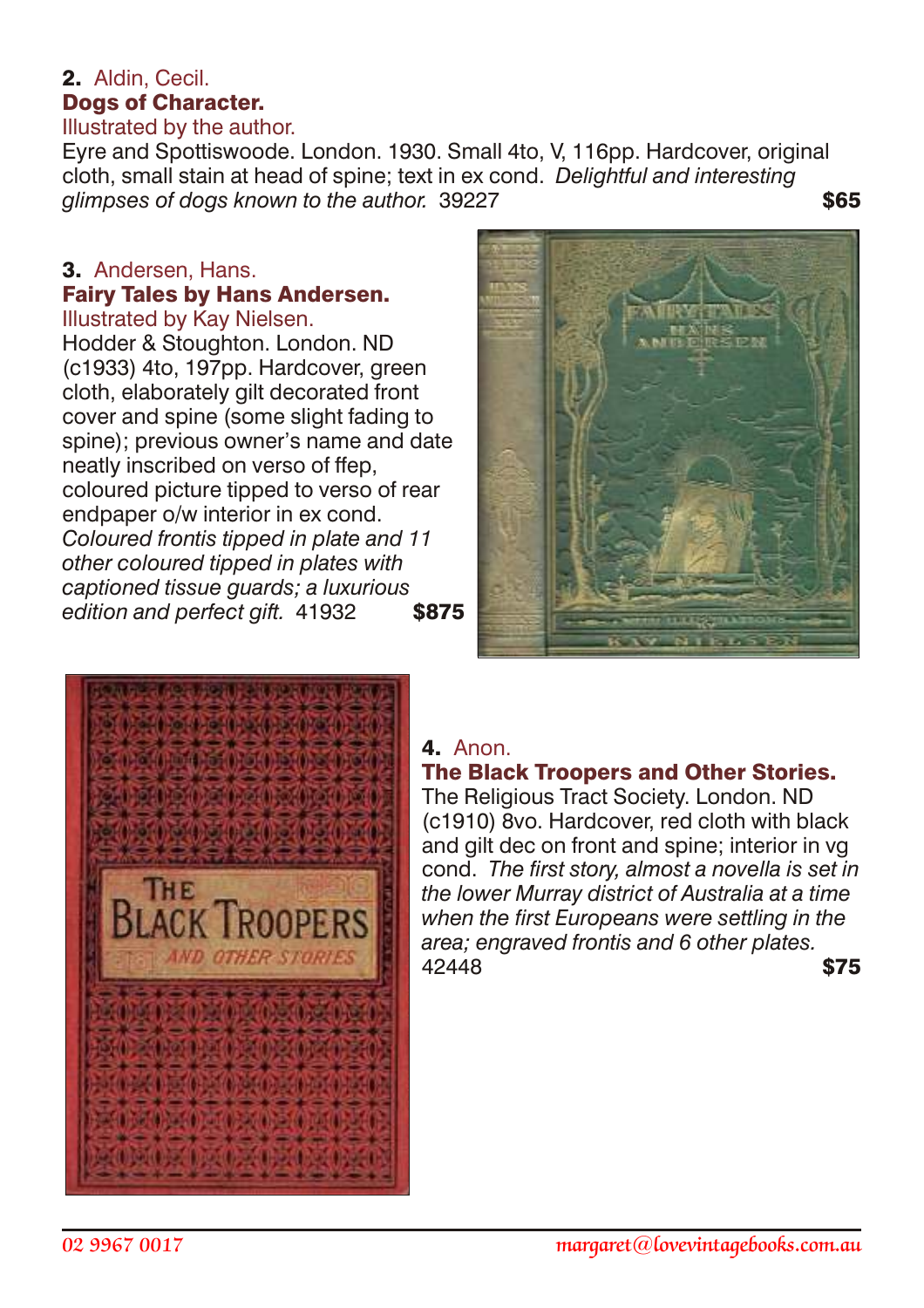# 5. Anso, William. Biscotti and Caramelle.

Illustrated by Molly Macalister.

Pelorus Press. Auckland. 1951. Hardcover, pictorial boards, cloth spine; ex cond. *Children's story, illustrated by brown line drawings; dec eps.* 37079 \$75





# 6. Bannerman, Helen. Little Black Sambo.

# Illustrated by the author.

Grant Richards. London. 1900 (3rd Edition) 32mo. In or cl, binding weak; previous owner's personal details on half title, minor marks in text, good cond overall. *Full col lithographs of this traditional childhood favourite, printed on one side of paper* only. No 4 of "The Dumpy Books for Children". 36270

#### 7. Bean, C.E.W.

#### The "Dreadnaught" of the Darling.

Alston Rivers Ltd. London. 1911. 8vo, XXXX, 363pp. In or cl, minimal signs of wear; ownership details on ffep, text in vg cond overall, some creasing to folding map in rear. *Examines the Darling Basin, its history and surrounding economic activities.* 42604 **\$95**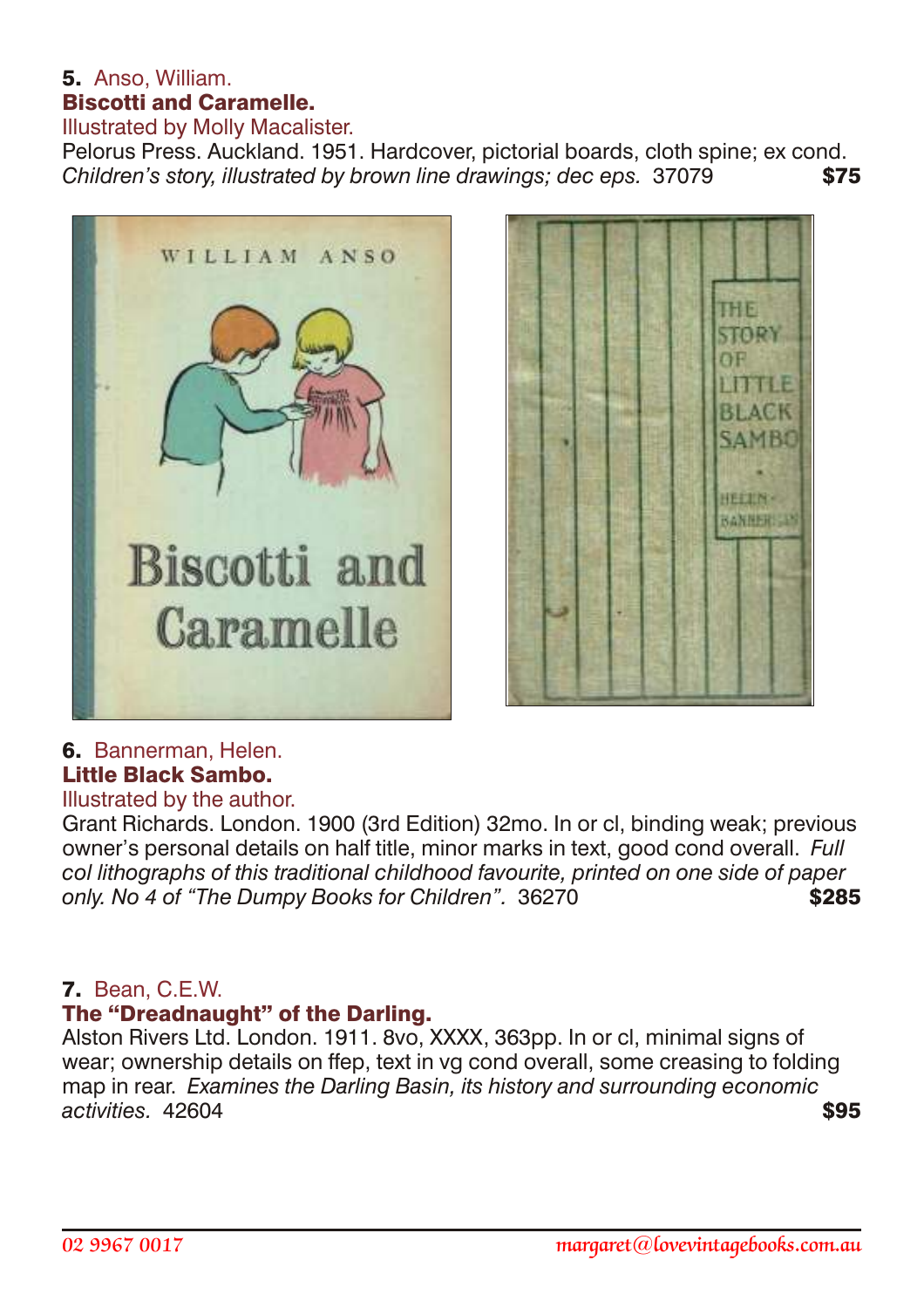# 8. Berndt, Ronald M & Berndt, Catherine H (with John E Stanton)

#### Aboriginal Australian Art A Visual Perspective.

Metheun. Sydney. 1982 (Ist Edition) 4to, VI, 167pp. In protected d/w, spine of d/w a little faded, some rubbing to lower edges of boards, text in ex cond. *An authorative examination of Aboriginal art in its traditional setting and its contribution to the cultural heritage of Australia.* 38248 **\$95** 

# 9. Bonwick, James.

#### Australia's First Preacher The Rev Richard Johnson First Chaplain of New South Wales.

Sampson Low, Marston & Company. London. ND (1898) Cr8vo, XLII, 264pp. Hardcover, original cloth, slight shelf wear



and fading to spine; interior in vg cond. *Biography of the Anglican clergyman who carried out his duties during the first six years of white settlement in Sydney; facsimile document relating to estimates of building a place of worship.* 41474

\$68

# 10. Byrd, Richard E.

# Little America: Aerial Exploration in the Antarctic & The Flight to the South Pole.

G.P. Putnam's Sons. London. 1931 8vo, XVII, 416pp. Hardback, no d/w, good condition, some foxing on preliminary and

endpapers, edges untrimmed. *Aerial exploration of Antarctica by American Rear Admiral during a two year expedition to the Pole. Includes maps.* 42097 **\$75** 

#### 11. [Carroll, Lewis]

#### Jabberwocky Re-Versed and Other Guinness Versions.

St James Gate. Dublin. 1935. 8vo. Stiiffened card wraps, stapled bound, wear to yap edges and minor creases; interior in vg cond. *Printed by John Waddington Ltd in Leeds this is a collection of reworked poems and songs from "Alice in Wonderland" and "Alice Through the Looking Glass" that are used to promote Guinness stout; some illustrations in colour.* 42432 \$165



*02 9967 0017 margaret@lovevintagebooks.com.au*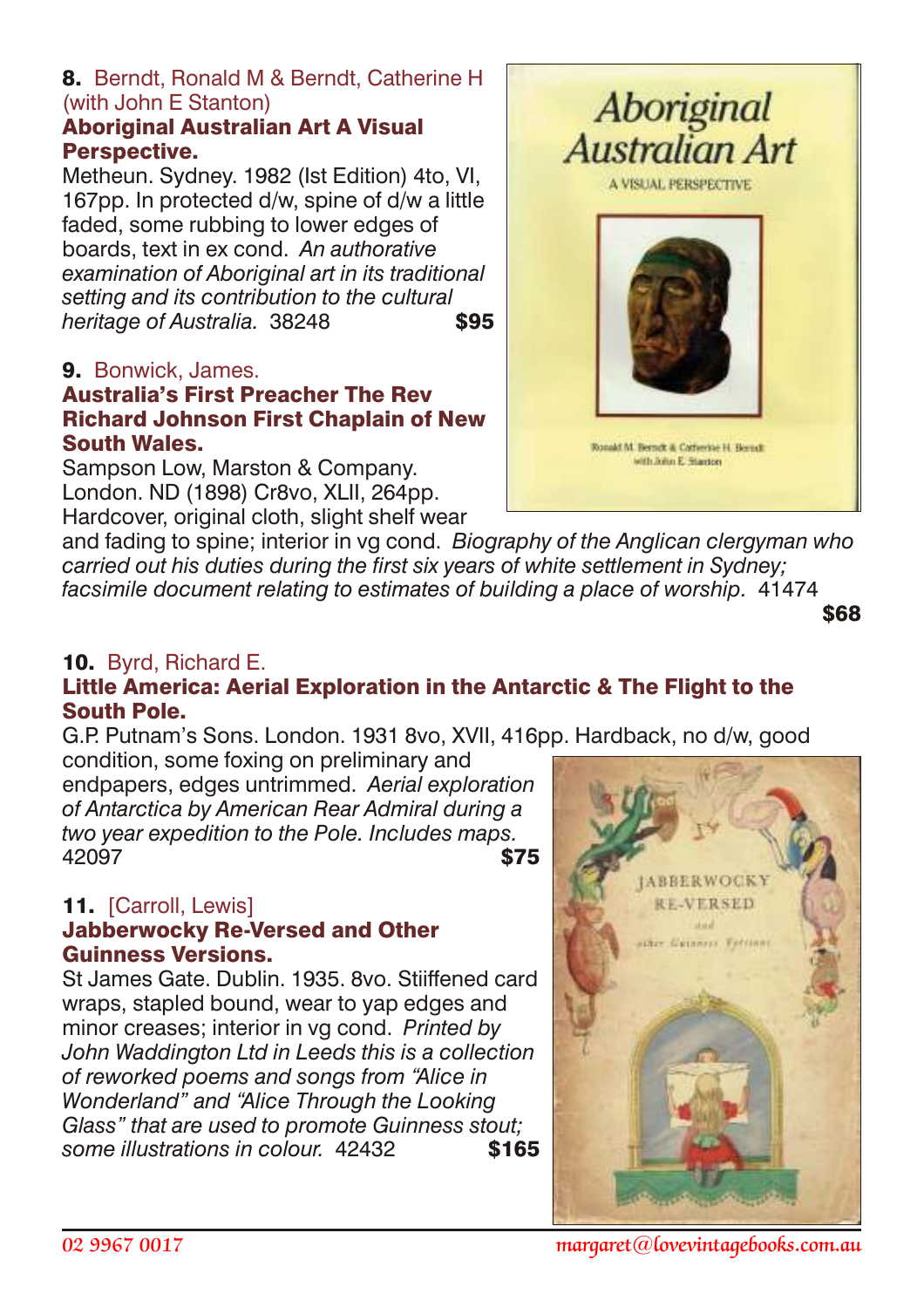# 12. Carroll, Lewis.

#### A Macmillan Pop-up Book Alice's Adventures in Wonderland. Illustrated by John Tenniel.

Macmillan. London. 1980 (Ist Edition Thus) Tall 8vo. Hardcover, col pictorial laminated boards vg cond. *6 double pop-up pages with paper engineering by James Roger Diaz.* 41478 **\$65** 

#### 13. [Catalogue] Bloomfield, Lin. Norman Lindsay Master Craftsman Etcher Rose Lindsay Master Etching Printmaker.

Bloomfield Galleries. Sydney. 1974. Large fold out catalogue. Printed on Japanese paper, vg cond. *Catalogue for "An Exhibition to commemorate Angus & Robertson's two volume limited edition book of the Two Hundred Published Etchings of Norman and Rose Lindsay". This is number 37 of a signed limited edition of 55 catalogues. The signatures include: Rose Lindsay, Douglas Stewart,Walter Stone and Lin Bloomfield.* 36219  $$350$ 



#### The Adventures of Tusker the Baby Elephant. Illustrated by Hugh Gladwish.

NPD Printed in The Netherlands. ND (c1960) 4to, non-paginated. In col pict bds, minor signs of wear, text in vg cond. *Children's fiction delightfully*  $i$ *llus in full col.* 30967



# 15. [Coxe, Peter]

#### The Expose or Naploeone Buonaparte Unmasked in a Condensed Statement of His Career and Atrocities Accompanied With Notes.

Printed for W Millier by James Moyes, Shoe Lane. London. 1809. 24mo, 240pp. In worn marbled boards, 19thC rebinding in black library cloth; spine label title in red morrocco; hinge detaching; some pencil annotations on eps o/w text in vg cond for age. *Sir Richard Burton's bookplate on front pastedown and what is probably his signature on ffep.* 37715 **\$545**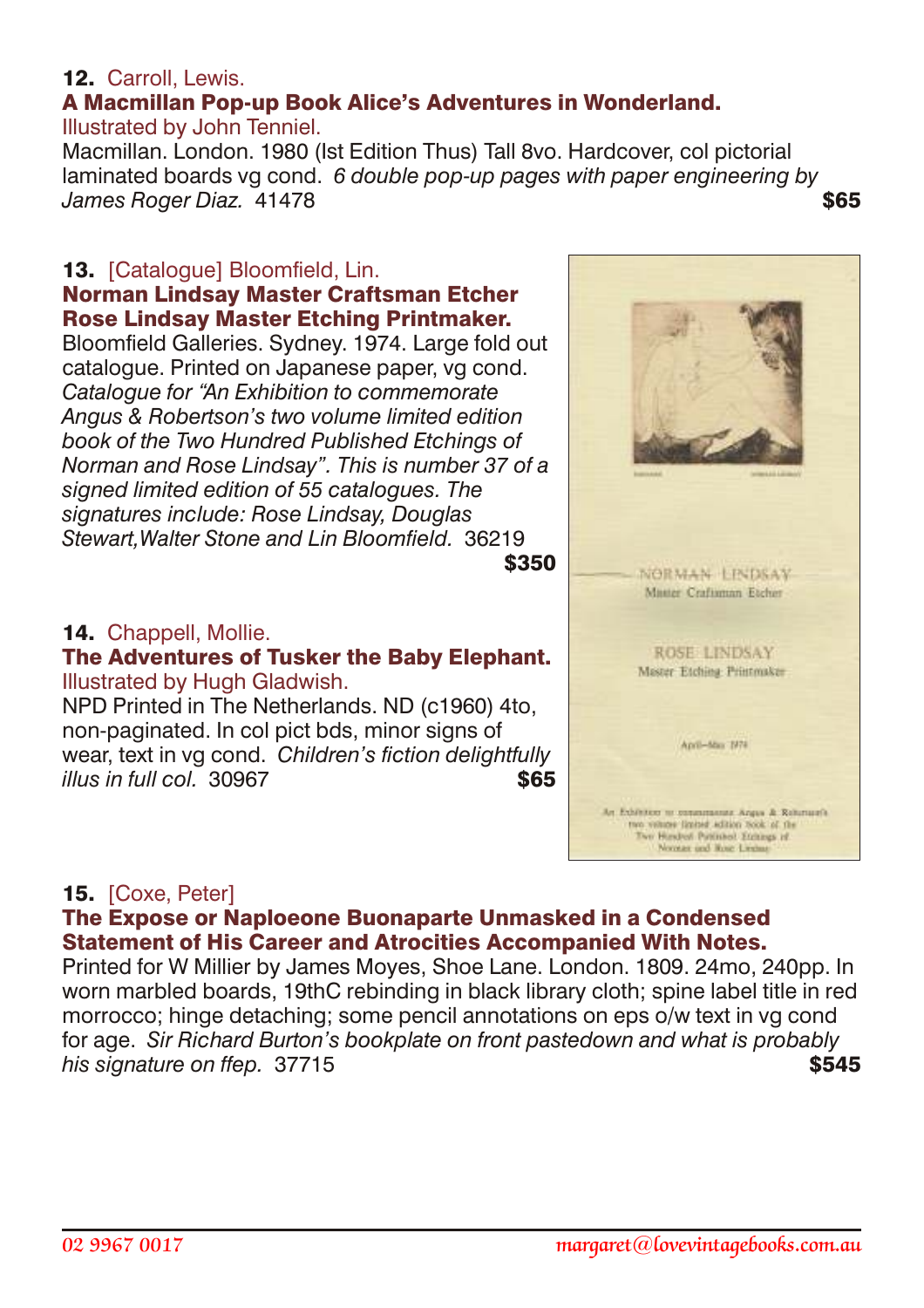#### 16. Cutlack, F.M (Editor) War Letters of General Monash.

Angus & Robertson. Sydney. 1934 (Ist Edition) 8vo, 290pp. Hardcover, original black cloth with acceptable d/; w neatly protected by clear archival covering; interior in vg cond apart from gift inscription on ffep. *A collection of letters sent from the front in WWI to Lady Monash; b/w photographic plates, 3 maps and index.* 41476  $$165$ 





#### 17. Dahl, Roald. My Year. Illustrated by Quentin Blake.

Jonathan Cape. London. 1993 (Ist Edition) 8vo. Hardcover, d/w, ex cond. *Written in his last year of life this book conatins reflections and*

*memories that would appeal to adults and children.* 39255 \$75

# 18. Dahl, Roald. Two Fables.

Illustrated by Graham Dean.

Viking. London. 1986 (Ist UK Edition) 8vo, 64pp. Hardcover, neat d/w protected by clear archival covering; small corner cut from ffep o/w text in ex cond. *Two short stories intended for an adult readership. These are really modern fables with lessons on the way people should behave.* 42220 <u>575 - Santa Amerikaanse Staatsmann (</u>

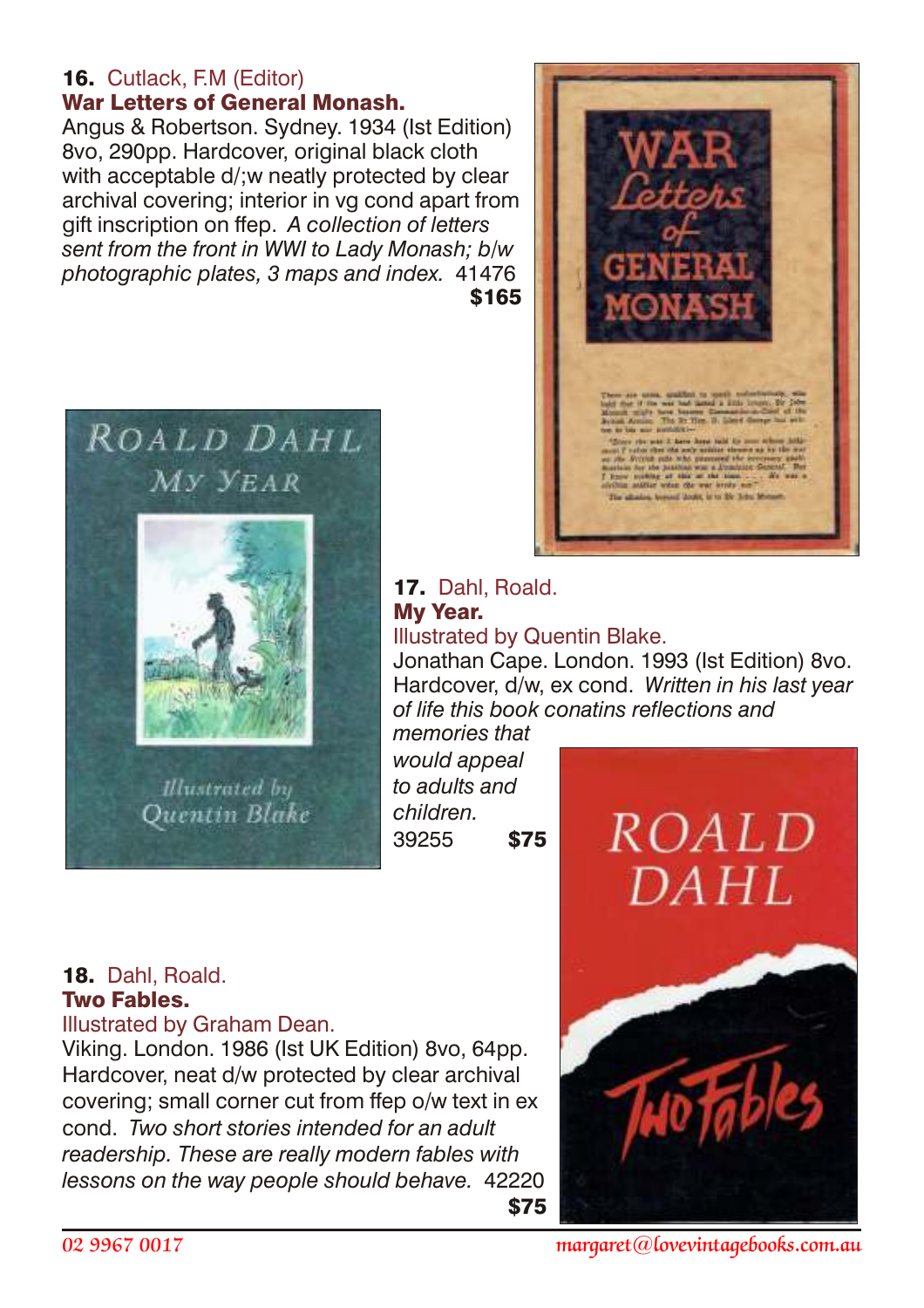# 19. Diehl Fdith

# Bookbinding Its Background and Technique (2 Volumes)

Kennikat Press Inc. Port Washington. 1965. 8vo. Hardcover, cloth, both volumes in ex cond. *A detailed reference for the professional bookbinder.* 36614 \$75

#### 20. Dr Seuss

# Dr Seuss's The Seven Lady Godivas.

#### Illustrated by Dr Seuss.

Random House. NY. 1987 (Fisrt Printing of the Reissued Edition) 4to, non-paginated. Hardcover, protected d/w; ex cond. *A wacky book for those who thought they had given up Dr Suess. This is a reprint edition, originally published in 1939.* 40560 **\$125** 

#### 21. Duvoisin, Roger. Veronica Goes To Petunia's Farm.

#### Illustrated by the author.

The Bodley Head. London. 1963 (Ist UK Edition) 4to. Hardcover, d/w is price-chipped, has one large closed tear and minor chips, head of spine is damaged slightly; overall book is in vg cond. *Children's illsutrated fiction about a hippotamus that wins over a group of farm animals.* 38607



#### Illustrated by S B Pearse.

George Harrap. London. 1941 (Reprint) Small 8vo. Hardcover, pictorial onlay on front cover, interior in ex cond. *Charmingly illustrated eps and other illustrations.* 38909 \$65

# 23. Fearnside, Lt G.H. (Editor)

#### Bayonets Abroad A History of the 2/13th Battalion A.I.F in the Second World War.

Printed by Waite and Bull. Sydney. XVIII, 434pp. Hardcover, original cloth, no d/w, interior in vg cond. *Ex members of the 2/13th Battalion AIF contributed to this unit history; includes Honours, Decorations and Awards, Roll of Honour; photographic illustrations, sketch maps.* 42590 \$235

#### 24. Fleming, Ian.

#### You Only Live Twice.

Jonathan Cape. London. March 1964 (Ist Editon, 2nd state) 8vo, 256pp. In neat, slightly worn, non price-clipped d/w, now protected with clear archival covering; text in ex cond. *A James Bond novel set in Japan, d/w designed by Richard* **Chopping. 42669 \$155** 

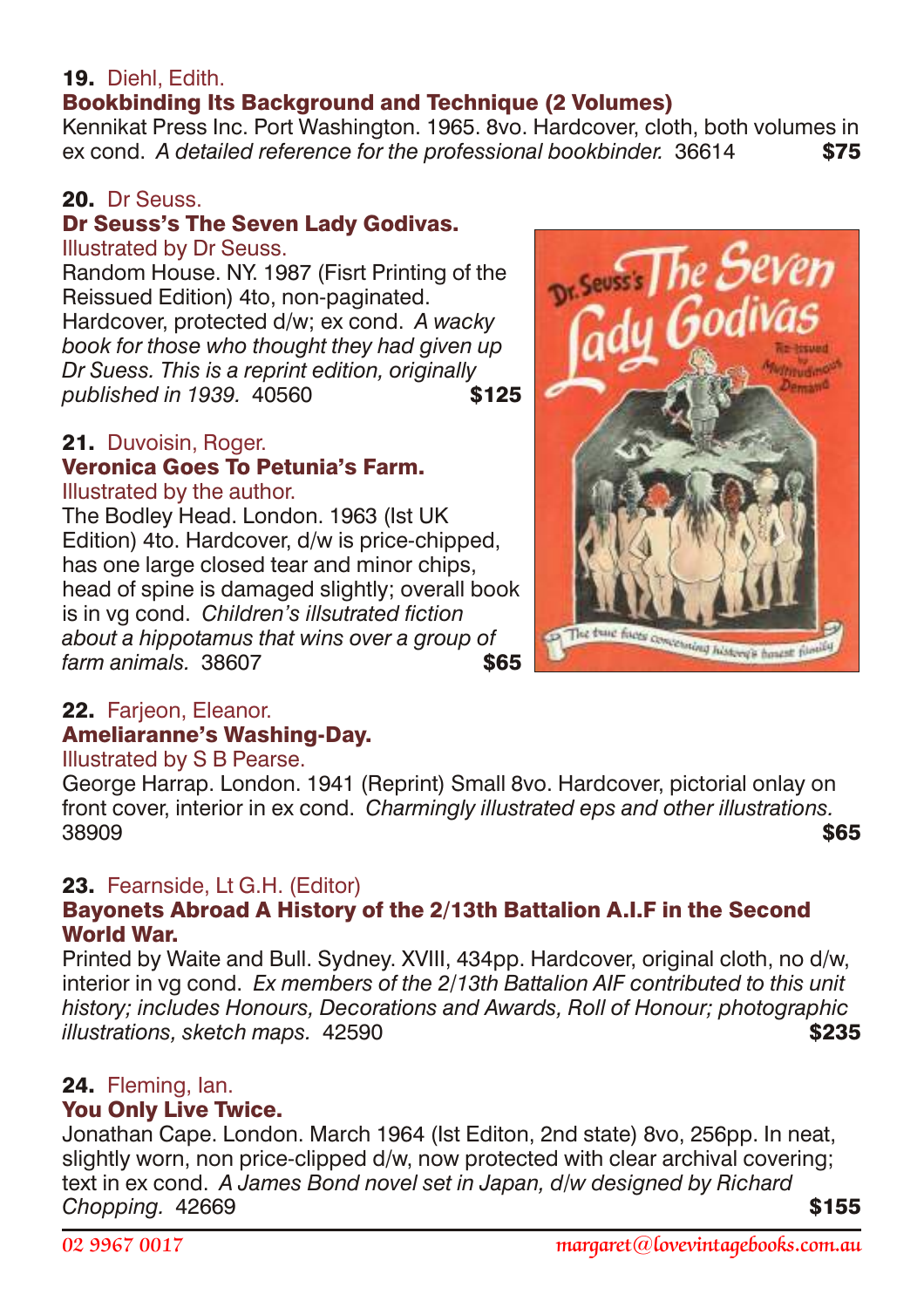

#### 26. Fowke, Frank Rede. The Bayeaux Tapestry.

The Arundel Society. London. 1875. 4to, 173pp. In green decorated cloth with insert panel, minor signs of wear; occasional spotting o/w text in vg cond. *Tapestry scenes are reproduced as autotype plates, substantial explanatory notes and historical notes, index.* 25380  $\sim$  \$495

#### 25. Forshaw, Joseph M. Parrots of the World. Illustrated by William T Cooper.

Lansdowne Editions. Melbourne. 1981 (2nd Revised Edition) Large 4to, 586pp. Hardcover, d/w, fine cond. *The definitive reference for this type of bird with every species and sub-species including those extinct described.*  $39075$  \$65





#### 27. Garbor, Zsa Zsa.

# How to Catch a Man, How to Keep a Man, How to Get Rid of a Man.

Double Day & Company. NY. 1970. 8vo. III, 155pp. Hardcover, now in protected d/w with one closed tear text in ex cond. *Relationship advice from one* who knows. 41468 **\$125**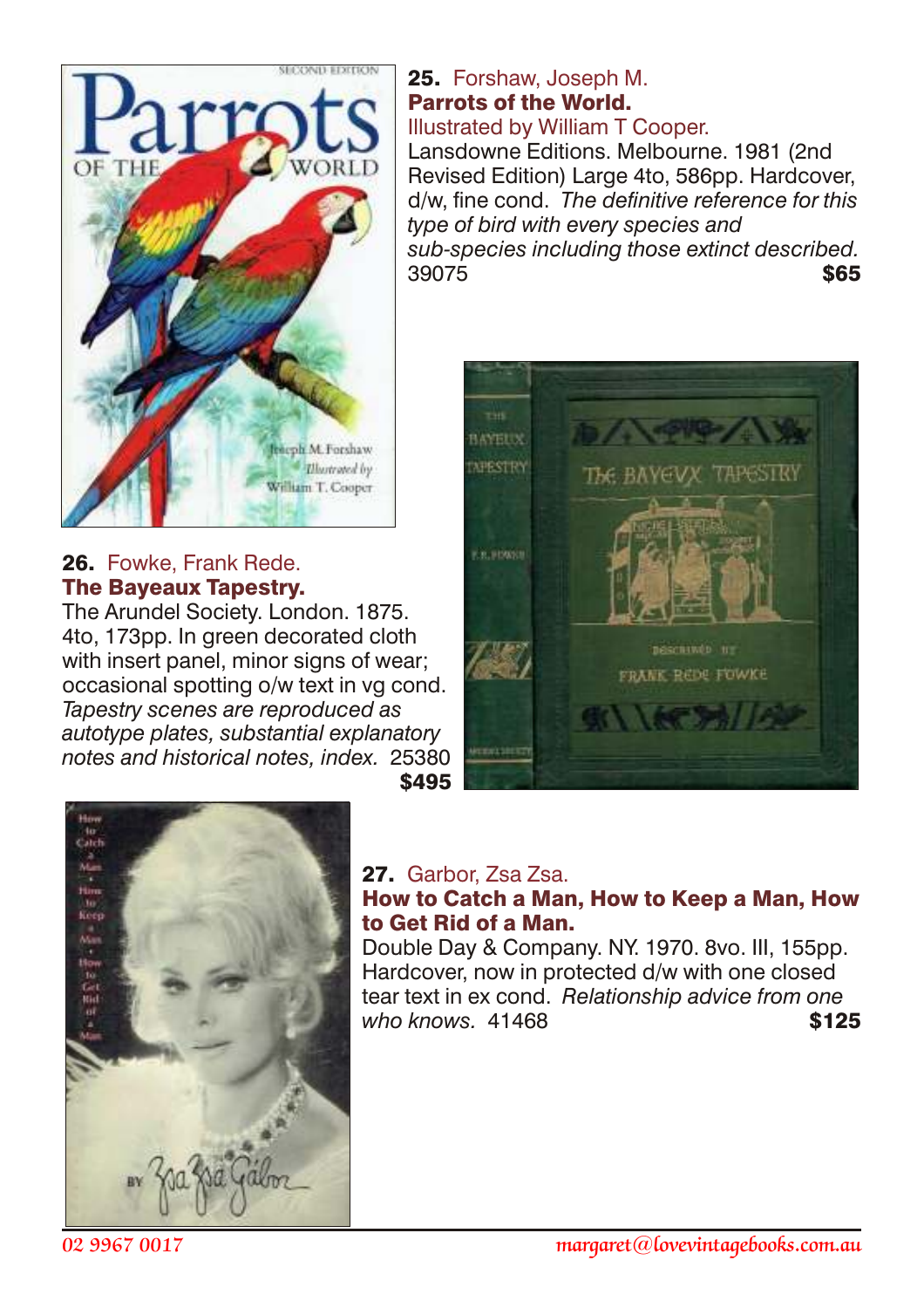#### 28. Graham, Marjorie. Australian Glass of the 19th and Early 20th Century. Photography by Donald Graham.

The David Ell Press. Sydney. 1981 (Ist Edition) 8vo, X, 138pp. D/w covered neatly by clear contact, text in ex cond. *An important reference including engravers and* Carnival glass, illus, glossary. 37203





#### 29. Graham, Mariorie. Australian Pottery of the 19th and Early 20th Century. Photography by Donald Graham.

The David Ell Press. Sydney. 1979 (Ist Edition) 8vo, VII, 170pp. In protected d/w, text in ex cond. *Outlines the history in each State and the work of the individual craftsmen, illus in col and b/w.* 34187 **\$125** 

# 30. Guptill, Arthur L.

#### Norman Rockwell Illustrator.

Watson-Guptill Pub. N.Y. 1970 (Reprint) 4to, IX, 208pp. In slightly creased d/w. now protected; text in ex cond. *All the many sides of Rockwell's art are described* **and commented on.** 27328 **\$65**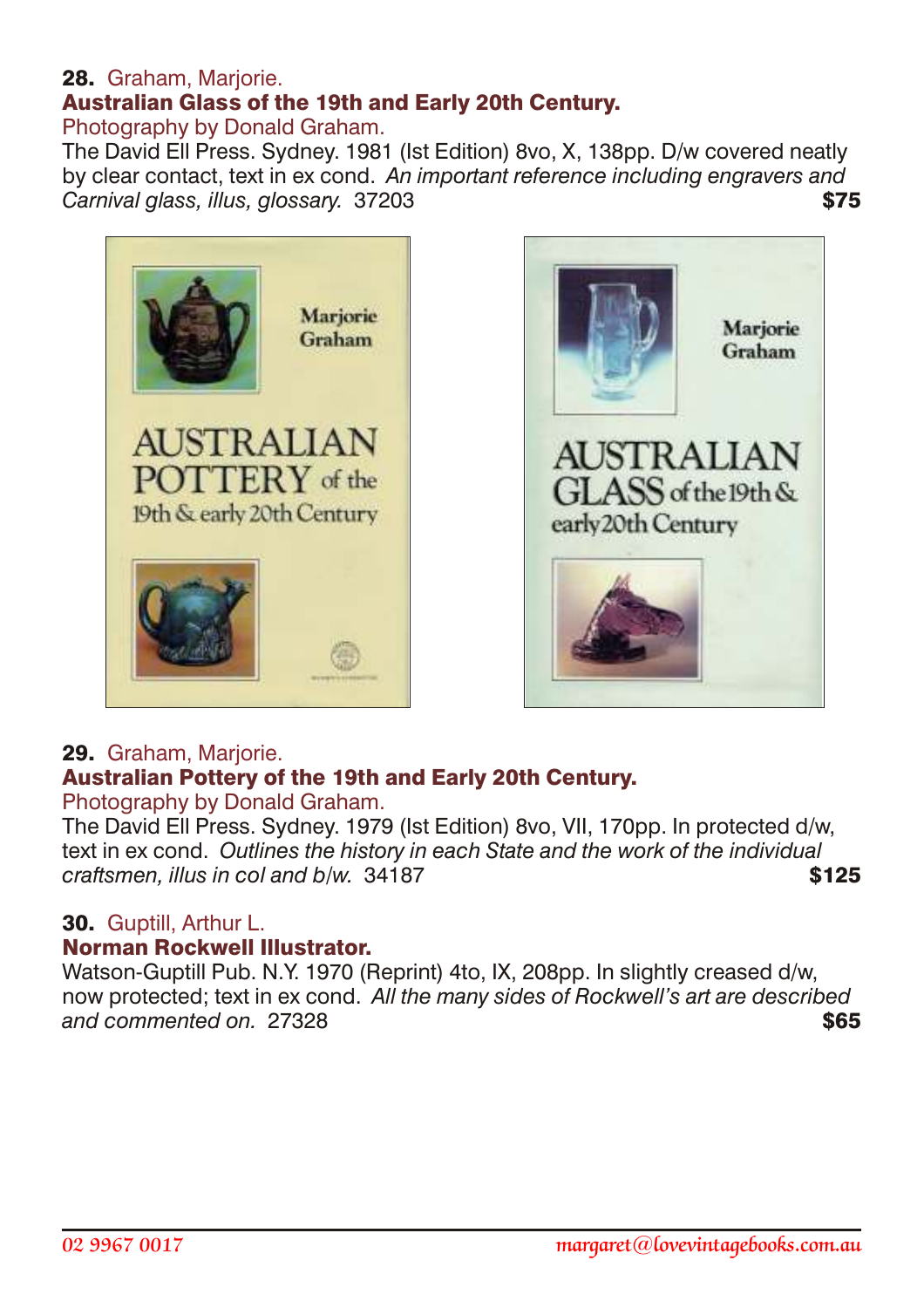# 31. Hargraves, Edward Hammond.

Australia and Its Goldfields: A Historical Sketch of the Progress of the Australian Colonies, From the Earliest Times to the Present Day; With a Particular Account of The Recent Gold Discoveries and Observations of the Present Land Question. To Which Are Added Notices on the Use and Working of Gold in Ancient and Modern Times; and an Examination of the Theories as to the Sources of Gold.

H Ingram and Co, Milford House, Strand. London. 1855 (Ist Edition) Cr8vo, 240pp. Hardcover, original dark blue cloth, front cover blind-stamped with gold Coat of Arms and gilt lettering on spine, minimal shelf wear; folded map has one small tear, o/w interior in vg cond. *Portrait frontis; Hargraves publicised Australia's first payable goldfiels at Ophir near Orange NSW. Ferguson 10244.* 42589 \$585

#### 32. Henshaw, John (Editor) Godfrey Miller.

Darlinghurst Galleries. Sydney. 1966 (Ist Edition) Folio, non-paginated. Hardcover, d/w has minor chips o/w is in vg cond with clear archival covering, text is in vg cond. *Foreword by Peter Bellew with an article and writings by the artist who was first recognised as significant after a one man show when he was 64.* 42685  $$75$ 

#### 33. Hodge, Jessica. Katharine Hepburn.

Magna Books. Leicester. 1992 (Ist Edition) 4to, 80pp. Hardcover, publisher's cloth, d/w (one closed tear) now protected by clear archival covering; text in ex cond. *An illustrated*





*biography of the Hollywood*

*actress (1907-2003), filmography dated to 1985; signed by Katharine Hepbirn in pen on the title* page. 41773 **\$225** 

# 34. Hoffmann, Professor.

#### Modern Magic A Practical Treatise on the Art of Conjuring.

George Routledge and Sons. London. ND (c1900) 8vo, XVIII, 511pp. Hardcover, dec cloth, cover now carefully protected by clear mylar; rfep removed o/w text in vg cond. *Detailed instructions and diagrams to many tricks still performed today.* 39233 \$125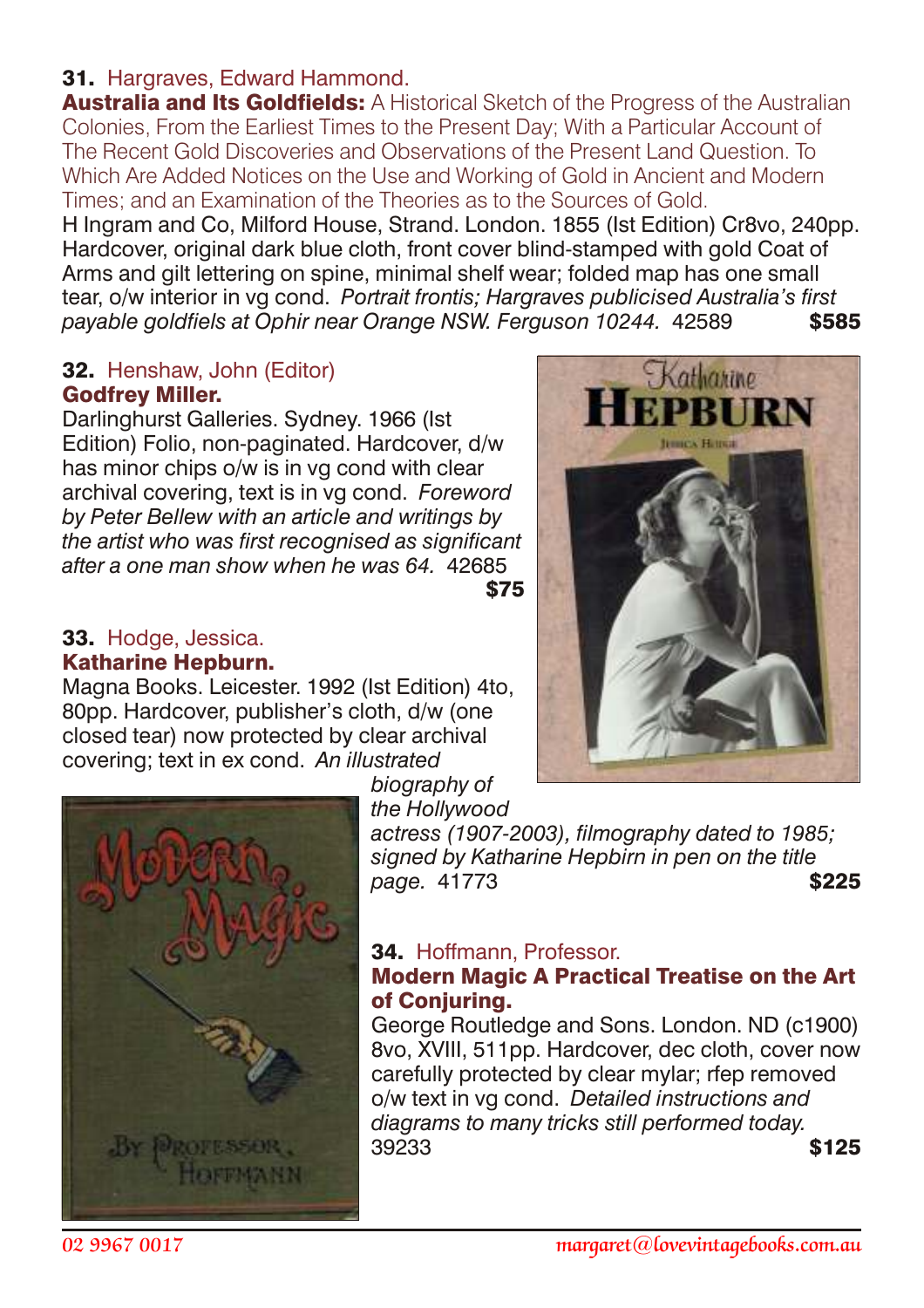# 35. Howitt, A.W.

# The Native Tribes of South East Australia.

Macmillan & Co. London. 1904 (Ist Edition) 8vo, XII, 806pp (incl appendix, excl index) Hardcover, original olive green cloth, gilt dec on front and gilt spine titles, minor rubbing of extremeties, vg cond overall. *Based on 40 years experience in Central Australia and in depth study of customs and social organization; numerous text illus, 10 maps (nine of which are folding), fold out family tree and other* diagrams in text, appendix and index. 42337 **\$485** 

# 36. Idriess, Ion.

#### Challenge of the North.

A & R. Sydney. 1969 (Ist Edition) 8vo, XVII, 149pp. Hardcover, in vg d/w now neatly protected by clear mylar, inscription on title page o/w text in vg cond. *Written by the author for the young people of Australia extolling Australia's future* **possibilities. This was also the author's last book.** 37029 **\$155** 

#### 37. Josephus, Flavius.

# The Jewish War or the History of the Destruction of Jerusalem.

Privately published; printed by J Christie. Dublin. 1817. 8vo, XI, 712pp. In original boards, full leather binding that is worn on covers and extremeties, gilt spine title and decoration, spine is also worn; ffep missing, previous owner's bookplate removed from front pastedown, frontis folding map has small pieces missing from edge, some browning and foxing in text but o/w interior is in vg cond for its age. *Translated from the original Greek by W Whiston. List of subscribers in rear.* 37235  $$275$ 

#### 38. Klepac, Lou.

#### The Life and Work of Russell Drysdale.

Bay Books. Sydney. 1983 (Ist Edition) Large 4to, 383pp. Hardcover, now in protected d/w, ex cond. *A definitive work and study of this renown artist who was the first modern Australian artist to exhibit in London; col plates, exhibition outline, biographical notes. Signatures of Barry Pearce, Lou Klepec and Bruce Beresford on small piece of white paper taped to the title page.* 41376  $$125$ 

#### 39. Lane, F.C.V.

#### The Bookplates of Norman Lindsay.

The Wakefield Press. Adelaide. 1944. 8vo, 25pp. Stiffened wraps, clear, loose, protective cover, ex cond. *A collection of 18 tipped in plates with catalogue and commentary. Examples include Keith Wingrove and Margaret Coen. A limited numbered edition of 375 copies. This is number 330.* 33561 \$550



*02 9967 0017 margaret@lovevintagebooks.com.au*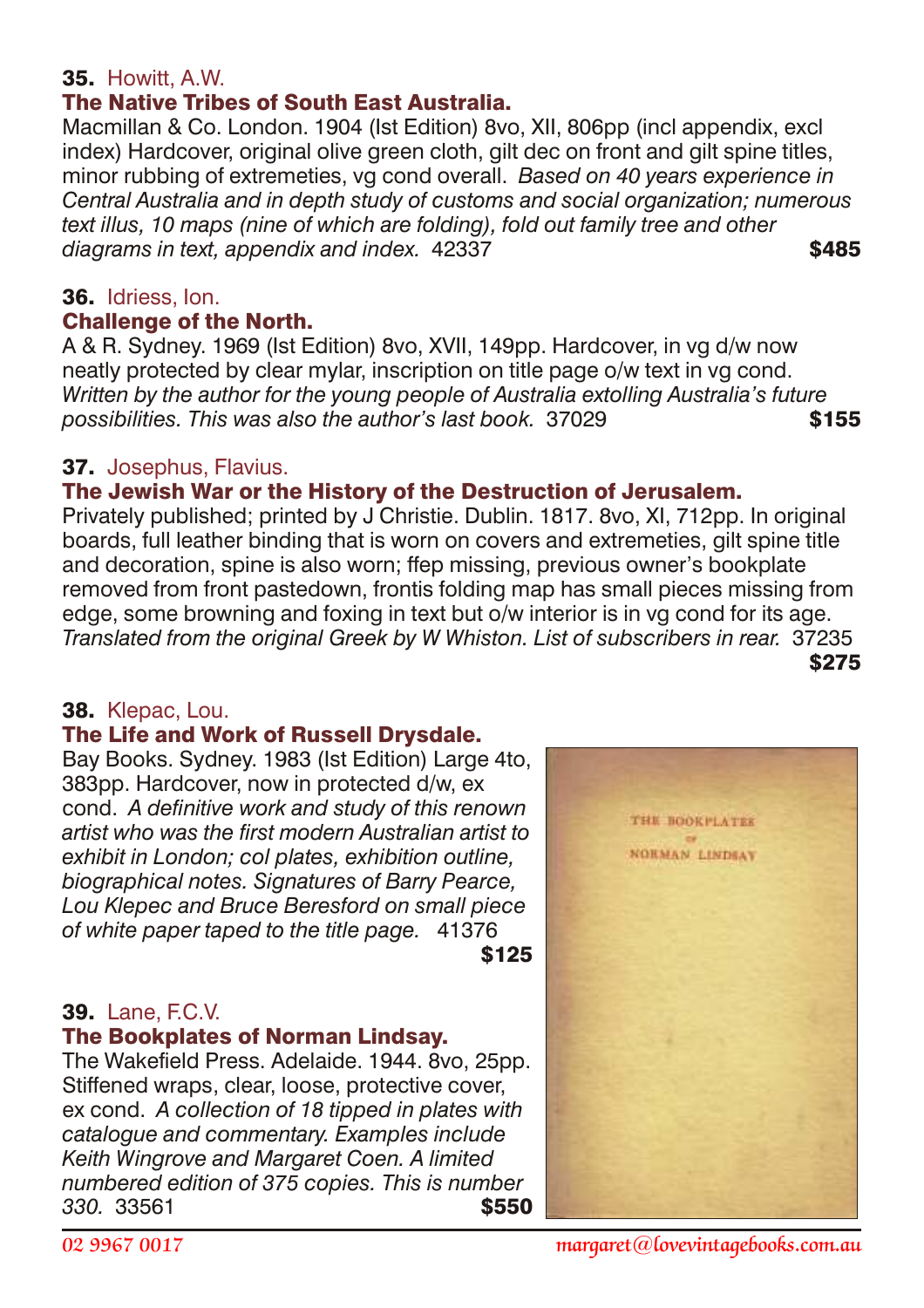#### 40. Lanser, Edith. Caroline Listens. Illustrated by the author.

The Australiasian Pub Co. Sydney. 1948 (Ist Edition) Ob4to, non-paginated. In pict bds, illus in colour, now protected by mylar, cover and text in vg cond. *Full page two tone illustrations and text written in a large simple font tell the story of a small girl and the songs she made up based on everyday sounds Muir 2 [1:4097]* 32258 **\$95** 



#### 41. Le Carre, John. Smiley's People.

Hodder & Stoughton. London. 1980 (Ist UK Edition) 8vo. Hardcover, in price-clipped d/w, minor chips, now protected; text in vg cond. *Smiley comes out of retirement to cover up a crime and again confronts his enemy Karla. The third title in the Karla Trilogy.* 36730 **\$75** 

# 42. L'Hommedieu, Dorothy K. Macgregor: The Little Black Scottie

Illustrated by Marguerite Kirmse. Robert Hale. London. 1965 (Reprint) Sm 4to. 55pp. Hardcover, price-clipped d/w now protected by clear archival covering; text in ex cond. *A dog story simply told and beautifully illus.* 40945 \$65

#### 43. Lindsay, Norman. Elioth Gruner.

The Shepherd Press. Sydney. (1947) Roy 4to. In dark blue morrocco, a little worn at head and tale of spine, gilt vignette on front cover. decorative gilt edge around inside of cover,

edges uncut, interior in ex cond. *A deluxe edition of 200 copies of which this is numbered 164. 24 coloured reproduction tipped in plates, 8 tipped in prints of* drypoints. Essay by Norman Lindsay. 37425 **\$550 \$550** 

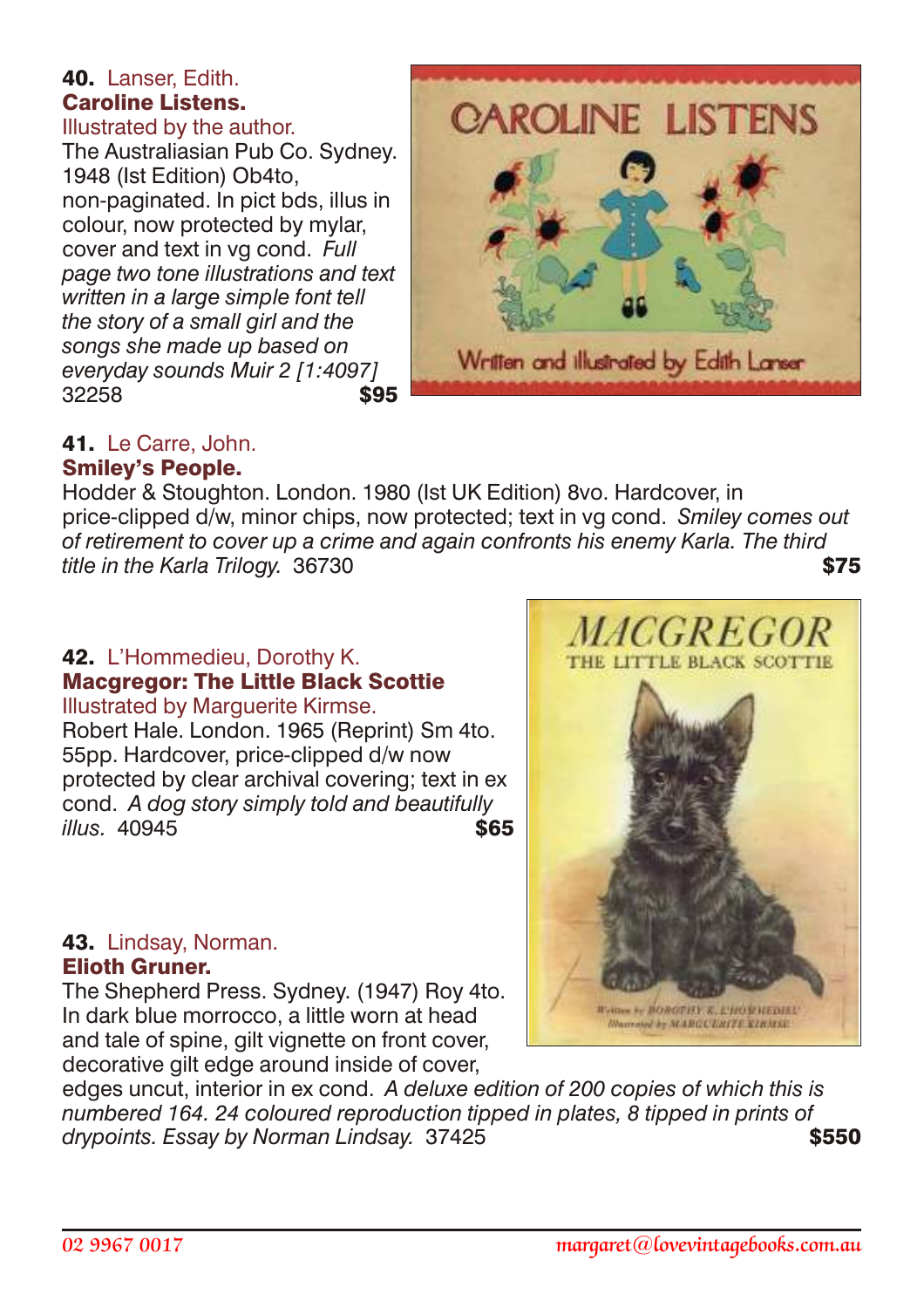#### 44. Lindsay, Norman. Norman Lindsay Watercolours.

Ure Smith. Sydney. 1969 (Ist Edition) 4to, non-paginated. D/w has minor chips and has now been neatly protected by mylar, text in vg cond. *19 col tipped in plates, reproductions of original watercolours which were first published in book form in 1939 in "Norman Lindsay Water Colour Book" with a survey of Lindsay's art and life by Geoffrey Blunden and a comment on the medium by Lindsay.* 33903 \$220

# Norman Lindsay **WATERCOLOURS**



#### 45. Livingstone, David and Charles.

#### Narrative of an Expedition to the Zambesi and its Tributaries And of the Discovery of the Lakes Shirwa and Nyassa 1858-1864.

Harper and Brothers Publishers. New York. 1866 (Ist US Edition) Octavo, 638pp + 6 adverts Professionally rebound in half green morocco, twin coloured labels, gilt, raised bands and marbled boards, new endpapers, minor spotting in text o/w interior is in ex cond. *Illustrated with folding map and woodcut illustrations throughout including wood engraved double page frontispiece of Victoria Falls and its gorges; title page engraved vignette.* 42527 \$775

#### 46. Lofting, Hugh. Porridge Poetry.

Illustrated by the author. Jonathan Cape. London. 1925 (Ist Edition) Small oblong 8vo, 101pp. Hardcover, pictorial onlay on front cover, slightly marked and wear to cloth, binding a little loose; neat gift inscription on ffep o/w interior in good cond. *Original poetry by the author of Doctor Doolittle; a rare item for juvenile collectors.* 38130 \$375

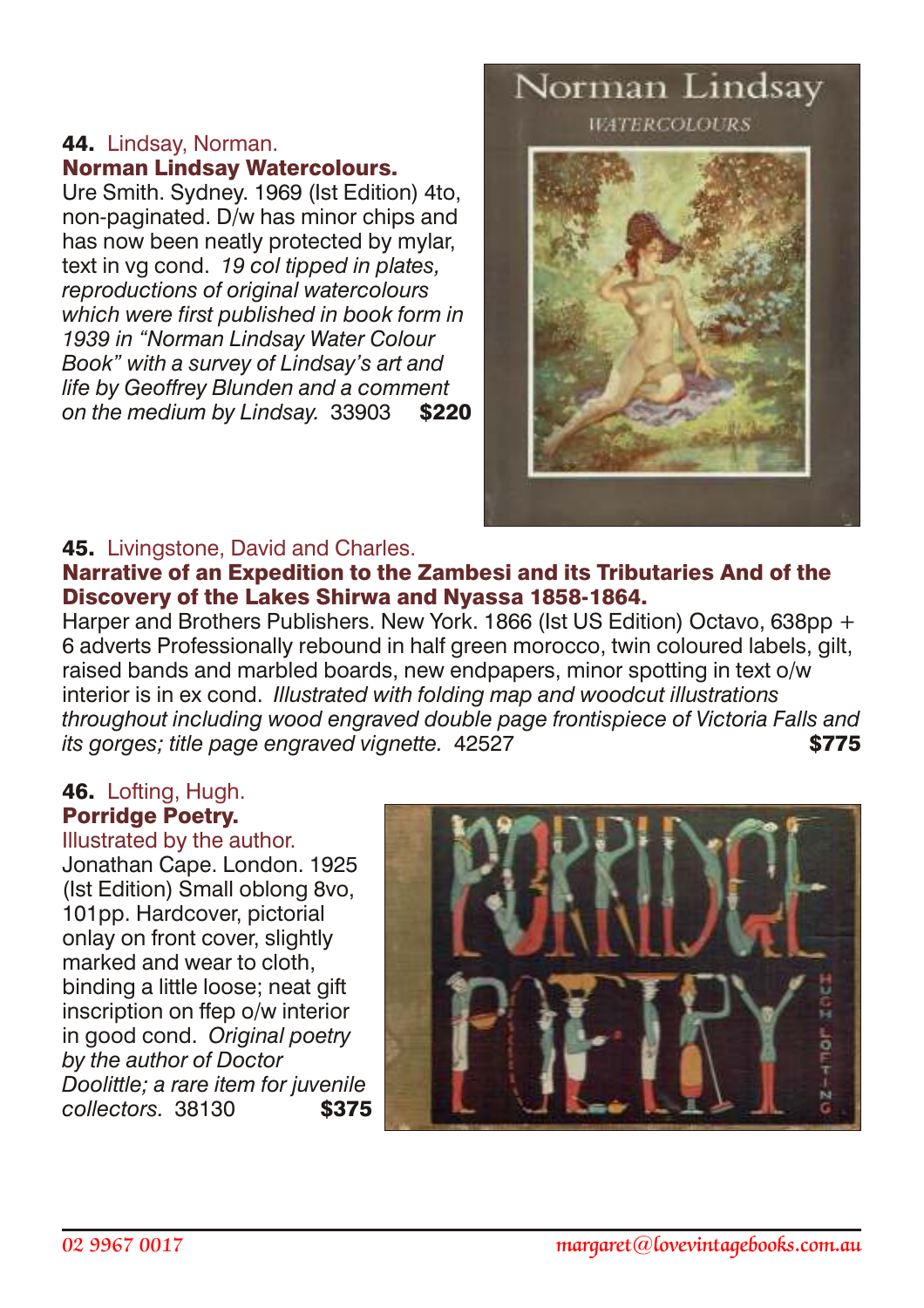#### 47. London, Jack. The Call of the Wild.

William Heinemann. London. 1912. 8vo. Hardcover, blue cloth with pictorial dec front and spine, gilt spine and headings to front; interior in vg cond. *Col frontis plate and 17 other b/w drawings and col plates; a very* attractive edition 42521 **\$65** 

# **48.** Milne. A A. Now We Are Six.

#### Illustrated by E.H. Shepard.

Methuen and Co. London. 1927 (Ist Edition) 24mo, 103pp. Hardcover, maroon cloth covered boards, gilt spine titles and front cover outlines; ex cond. *Favourite poems and b/w line drawings of Milne's well known characters Pooh and Piglet. This edition has the bookplate of Dorothea Mackellar tipped to half title.* 42525 \$675





#### 49. Milton, John.

# Paradise Lost (and) Paradise Regained Samson Agonistes Comus and Arcades (2 Volumes)

John Sharpe. London. 1827. 32mo. In original calf slightly rubbed at the corners, with blind stamped and gilt front and rear covers; spines have titles in gilt, raised bands and gilt decorations, marbled eps and foredges; both vols have gift inscriptions dated 1835 on a preliminary page; both volumes could be described as being in vg cond. *Paradise Regained has an engraved frontis and 9 other engraved plates by Richard Westall; Paradise Lost has an engraved frontis and 12 other engraved plates by Richard Westall.* 40929 **\$225**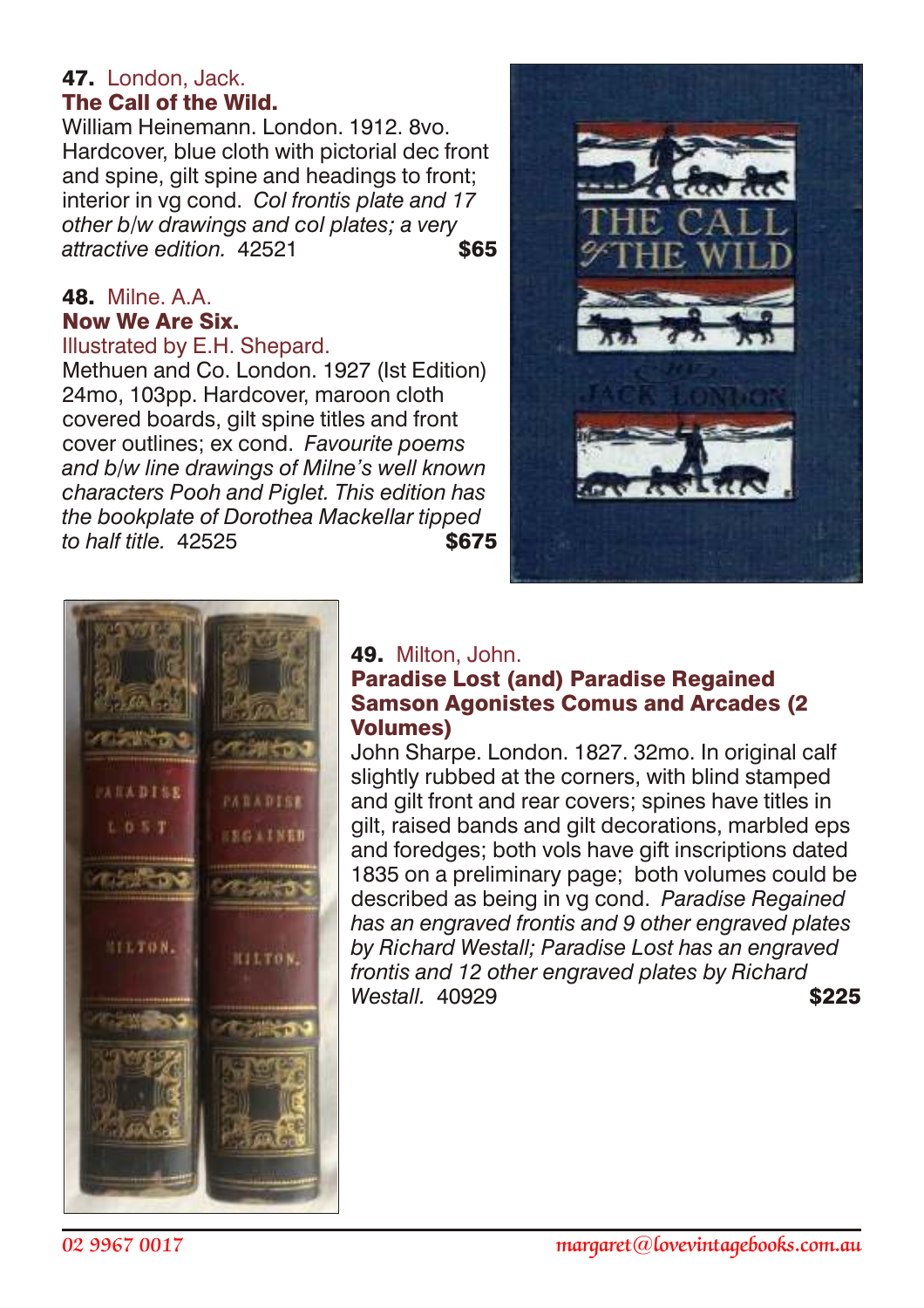# 50. Morris, William.

# The Earthly Paradise A Poem.

Reeves and Turner. London. 1890 (Reprint of the Popular Edition) 8vo, 445pp. Hardcover, white cloth covered boards dec with gilt on front and spine, back cover blind stamped; spine a little sunned; some browning of eps o/w interior in vg cond. *This is an epic poem designed as a homage to Chaucer consisting of 24 different stories each by a different narrator.* 37680 \$85

#### 51. Ridley, William Rev.

#### Kamilaroi and Other Australian Languages With Comparative Tables of Words from Twenty Australian Languages and Songs, Traditions, Laws and Customs of the Australian Race.

Sydney. 1875 (Second Revised Edition) 4to, 172pp. In publisher's original dark green cloth, professionally rebacked conserving original boards and backstrip, new endpapers; title page showing a small stamp mark and verso showing some slight signs of tippex, o/w interior in vg cond. *The first edition was published in London by Turner and Co, this edition has been revised and* enlarged by the author. 41475 **\$435** 

#### 52. Rockwell, Molly and Norman. Willie Was Different The Tale of an Ugly Thrushling.

#### Illustrated by Norman Rockwell. Funk & Wagnalls. NY. 1969 (Ist Edition) 8vo. Hardcover in protected d/w, ex cond. *Coloured & b/w illus, signed by the Rockwells.* 35420 **\$95**





# 53. Sendak, Maurice. Nutshell Library.

Collins. London. 1964 (Ist UK Edition) Minatures. Four books with dustwrappers in a slipcase which itself is in vg cond; all books in vg cond with only minmal signs of wear. *The titles are: "One Was Johnny", "Pierre A Cautionary Tale", "Chicken Soup With Rice" and "Alligators All Round".* 41504 **\$135**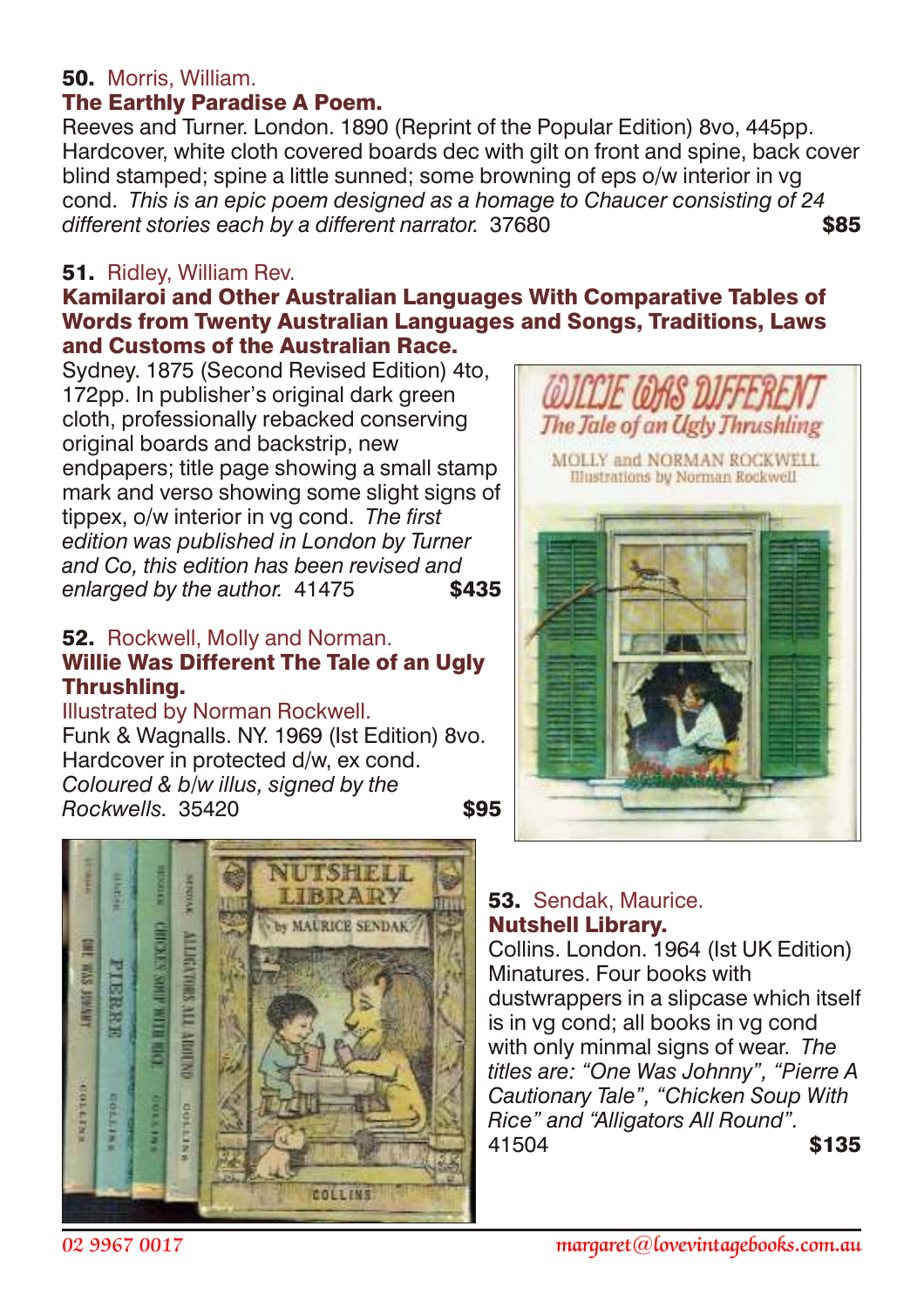

# 54. Servoss, M.F. The Christmas Sheaf.

L Prang & Co. 189mm X 130mm. Cardcovers in the shape of a sheaf of grain, with original tassel tie; one page has a few holes in the lower part. *Coloured illustrations depict sheaves, birds in the Swedish tradition.* 42154 \$75



#### 55. Smith, Keith Vincent. King Bungaree.

Kangaroo Press. Sydney. 1992 (Ist Edition) 4to, XIV, 176pp. In protected d/w, mint cond. *The story of the Sydney Aborigine who met with South Pacific explorers from 1799-1830. Illus. Now a scarce title.* 42535 **\$185** 

#### 56. Smith, Sydney Ure & Stevens, Bertram (Editors) The Art of Blamire Young Special Number of Art in Australia.

A & R. Sydney. 1921. 4to. Hardcover, papered bds, cloth spine, ex cond. *Introduction by the editors, 36 col tipped in plates, one b/w photo tipped in; essays by J F Bruce.* 39307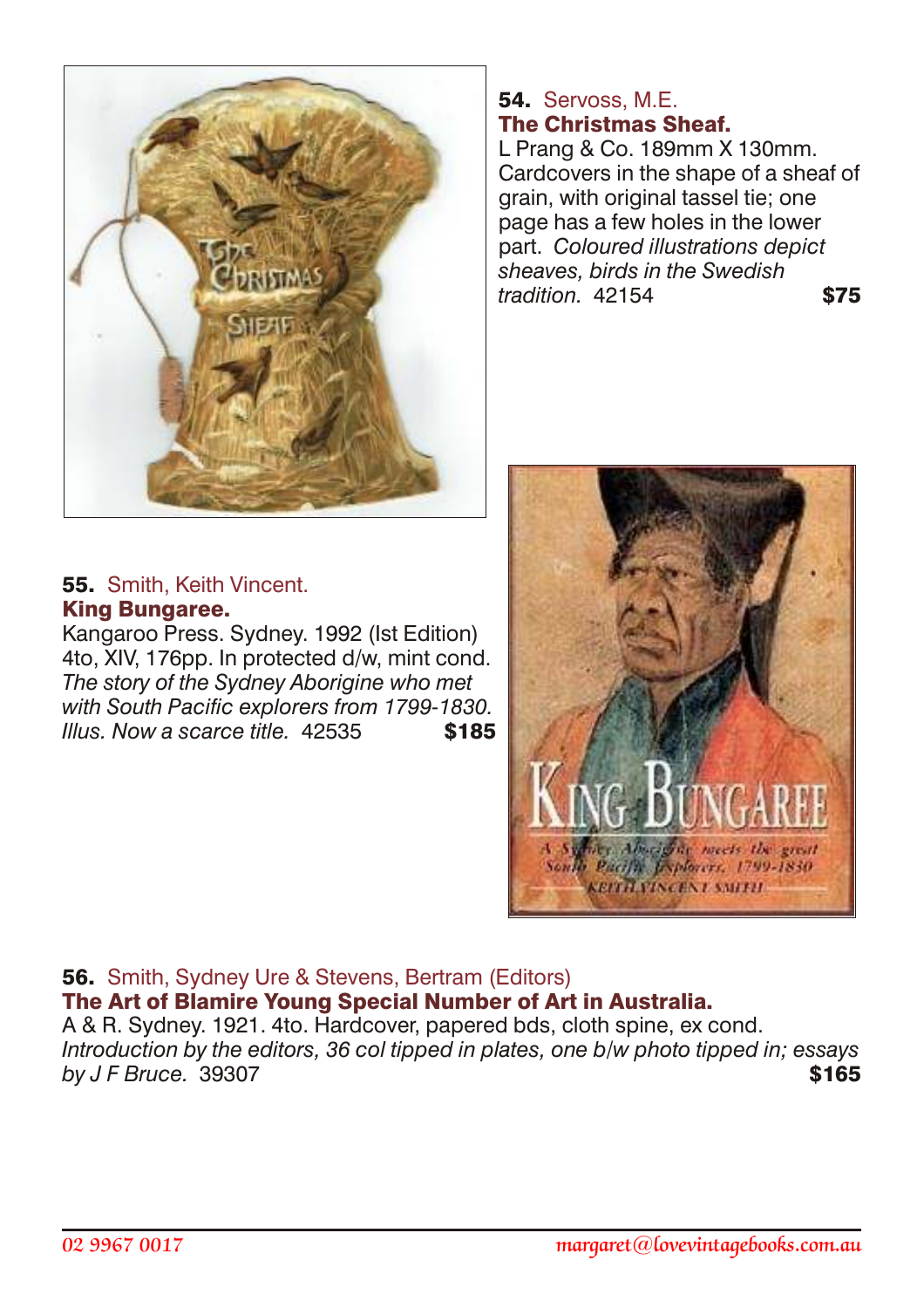# **57.** Stanley, Henry Morton.

#### How I Found Livingstone; Trvaels, Adventures and Discoveries in Central Africa; Including Four Months Residence With Dr Livingstone.

Sampson Low, Marston, Low and Searle. London. 1872. 8vo, XVII, 692 +appendix. Spine rebacked with the marjority of the original spine included; brown cloth blind stamped and gilt and black decs to front, gilt spine titles, gilt on author's name worn; new endpapers, interior in vg cond for age. *Portrait frontis, a tipped in albumen photograph, with tissue guard; 3 folding maps (one has closed tear), other maps in text; b/w engraved plates and other illustrations in text. Stanley (born John Rowlands) located Livingstone in late November 1871 and this account of his expedition was published in the late summer of* **1872.** 42526 **\$2750** 





# **58.** Taylor, P. G. **Frigate Bird.**

A & R. Sydney. 1953 (1st Edition) 8vo, XIV, 243pp. Hardcover, blue cloth boards, maps on eps., now in protected d/w, ex cond. *Exploratory flights, largely over the Pacfic by Captain P. G. Tayor; photographic illustrations, endpaper maps.* 42102 \$185

# 59. Thompson, C.J.S. The Mysteries and Secrets of Magic.

The Bodley Head. London. 1927 (Ist Edition) 8vo, XXXI, 314pp. Hardcover, minor shelf wear; bookplate on ffep & some intenal marks, good cond overall. *Witchcraft, magic* and enchantment. 41169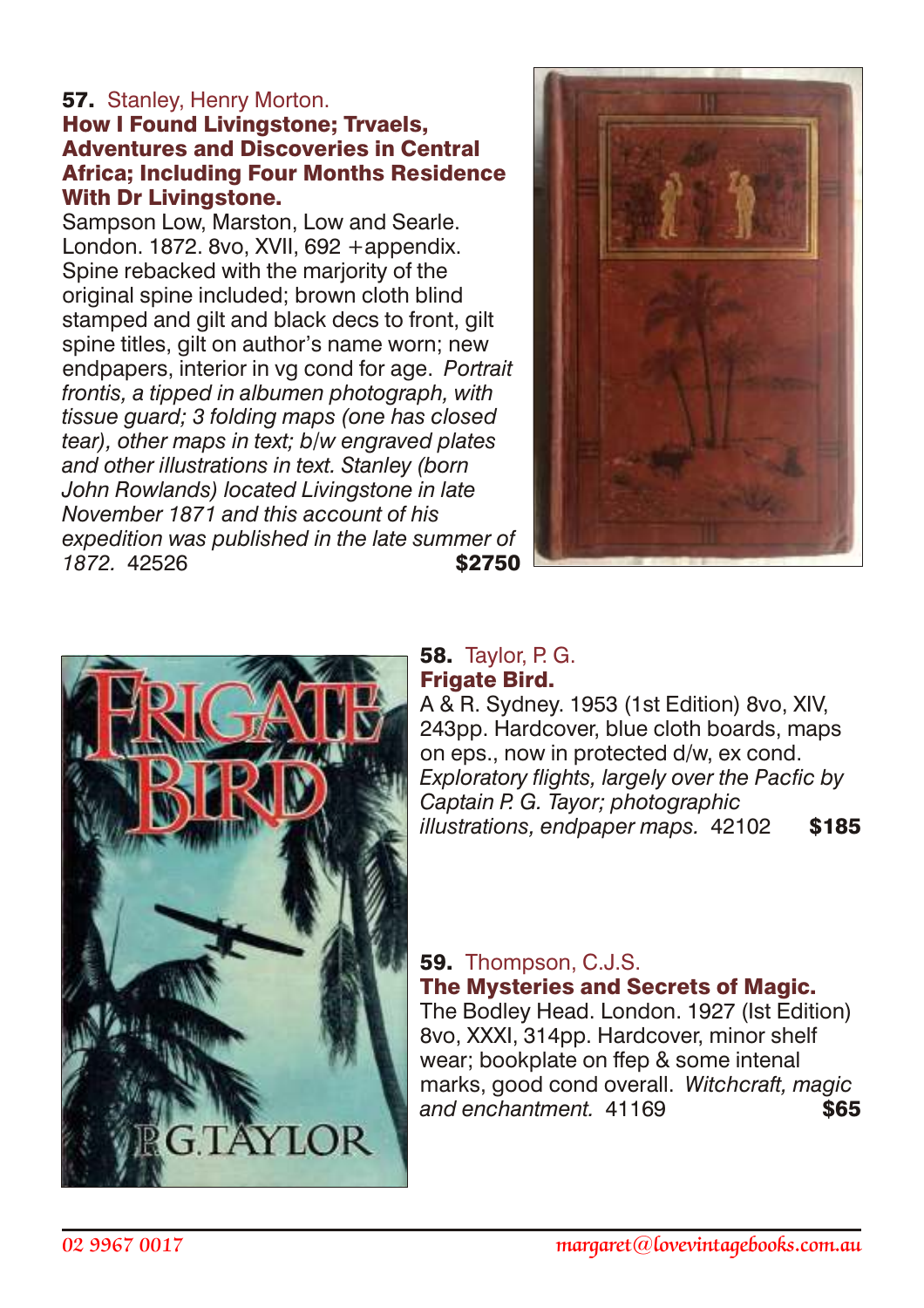# 60. Thompson, Ruth Plumly. The Perhappsy Chaps.

Illustrated by Arthur Henderson.

P. F. Volland Co. Chicago. 1918. In pict bds, a little worn on extremeties, repair to hinge, protected by mylar, minor marks on prelims o/w text in vg cond. *Fanciful ballads for children, 14 full page col, other col illus throughout all featuring impish creatures.*  $34230$  \$165





# 61. Trevelyan, R.C. Meleager.

The Hogarth Press. London. 1927 (Ist Edition) 12mo, 52pp. Hardcover, mustard and mauve paper covered boards, eps browned, vg cond overall. *A significant item from the Hogarth Press, published by Leonard and Virginia Woolf.* 42591

\$115

#### 62. Uttley, Alison. Snug and the Silver Spoon.

Illustrated by Katherine Wigglesworth. Heinemann. London. 1957 (Ist Edition) Cr8vo. In slightly chipped price-clipped d/w, now neatly protected; text in ex cond. *"A Little Brown Mouse Book".* 32170 \$85

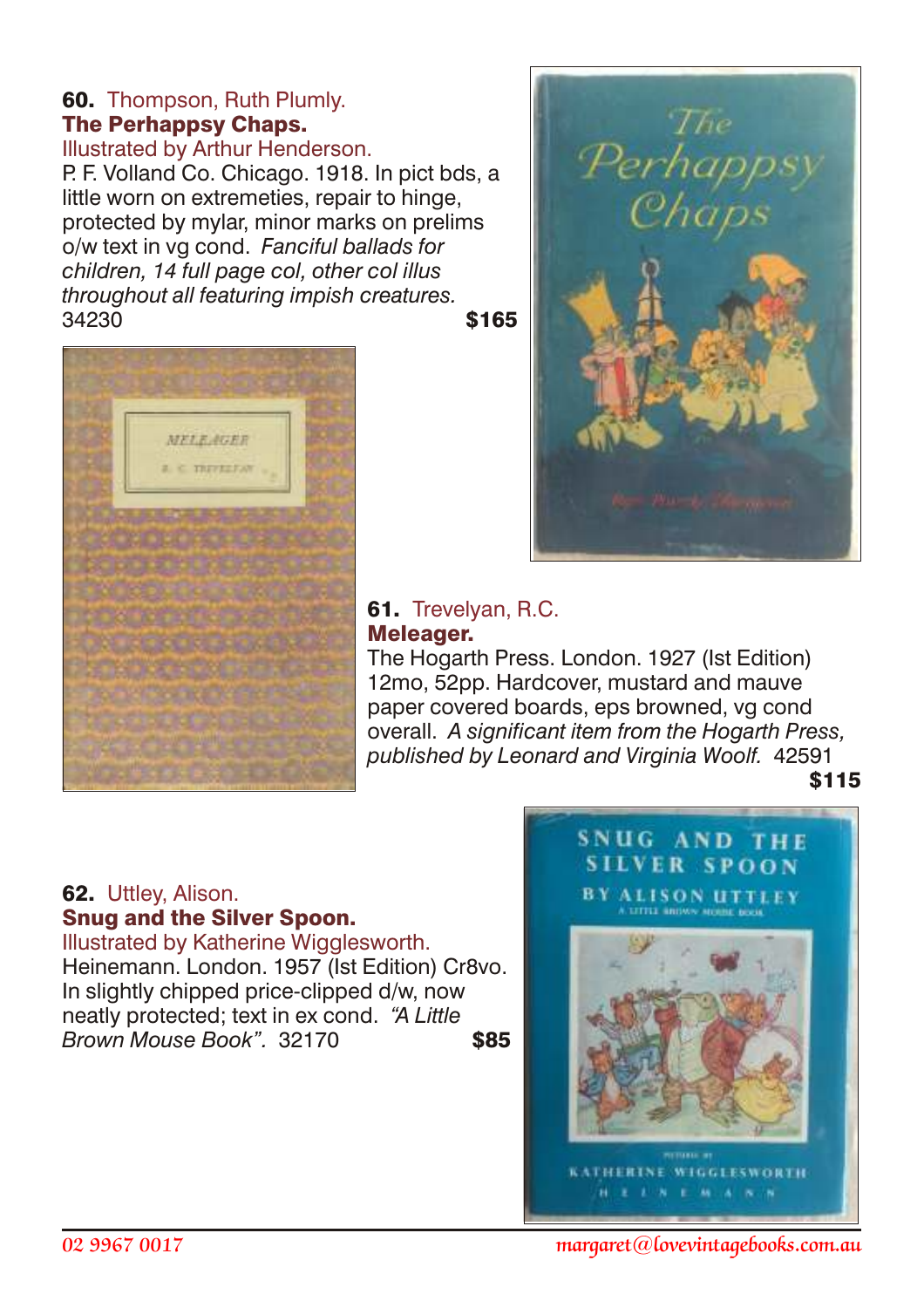# 63. Wallace, Ivy L. Pookie In Search of a Home.

Illus by the author.

Collins. London. 1951 (Ist Edition) 4to. Hardcover, papered pict bds in ex cond, d/w has definite signs of wear but nonetheless is very respectable; text in ex cond. *Childrens illus fiction. Pookie was a white rabbit with wings. First edition copies with* dustwrappers are scarce. 42523 **\$85** 

#### 64. White, William.

#### History, Gazetteer and Directory of Devonshire and the City and County of the City of Exeter....

Printed for the author by Robert Leader. London. 1850. Cr8vo, 802pp. Rebound in bookcloth, with spine label of the original leather cover included, new eps, text in vg



cond. Note that the last two pages are missing. The map is also missing. *A directory of the English county that is an extremely useful reference for the historian* **and genealogist.** 38044 **\$275** 



#### 65. Winton, Tim. Dirt Music.

PanMacmillan. Sydney. 2001(Ist Australian Edition) 8vo. Hardcover, protected d/w, ex cond. *Novel by one of Australia's best known modern novelists which won the Miles Franklin Award in 2002. This edition is signed by the author on the title page.* 41398 **\$65**